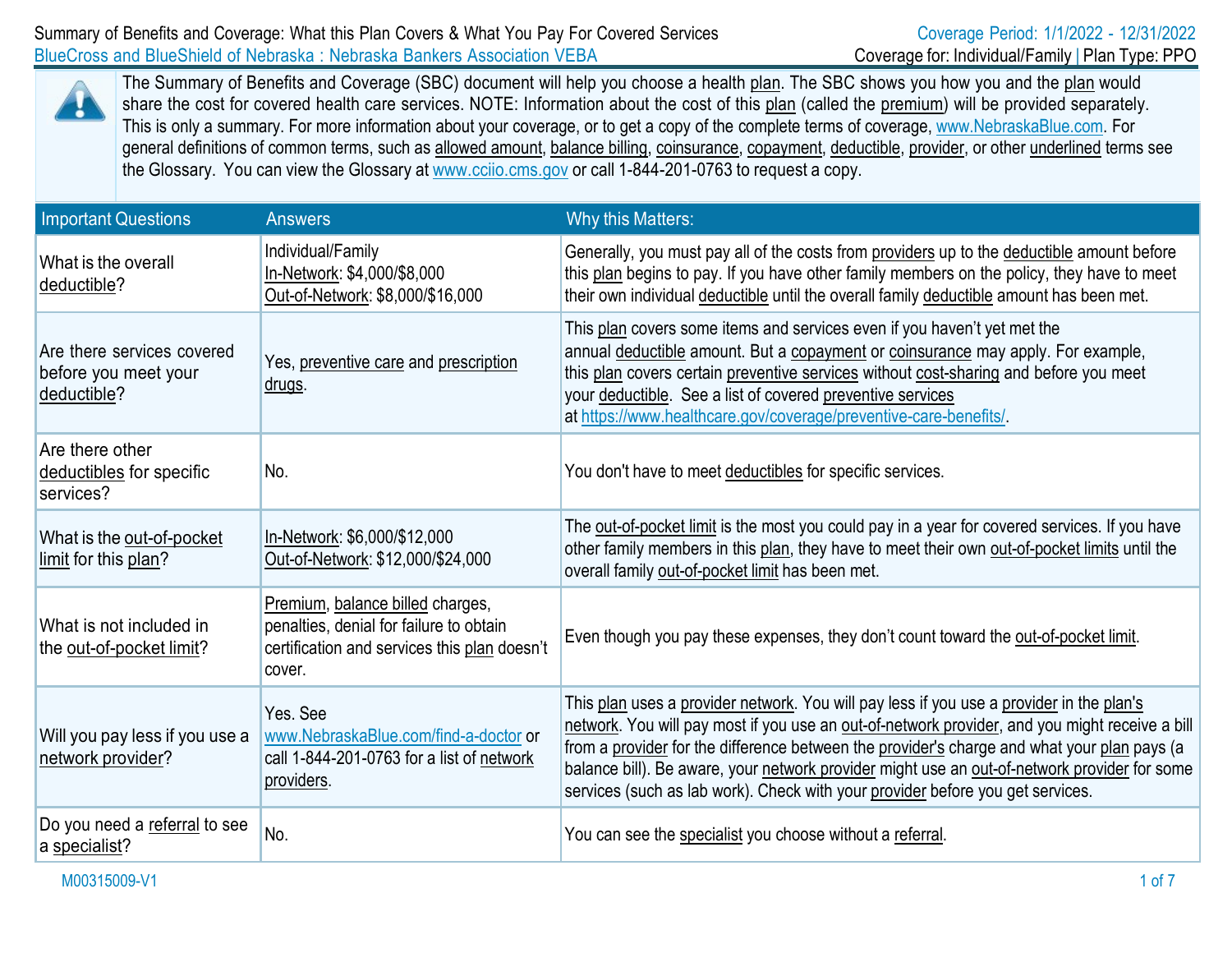

All copayment and coinsurance costs shown in this chart are after your overall deductible has been met, if a deductible applies.

|                                                              |                                                     | <b>What You Will Pay</b>                                                                                                                                                                                                                                                                                                                                                                                                                                                            |                                                                                                |                                                                                                                                                                    |
|--------------------------------------------------------------|-----------------------------------------------------|-------------------------------------------------------------------------------------------------------------------------------------------------------------------------------------------------------------------------------------------------------------------------------------------------------------------------------------------------------------------------------------------------------------------------------------------------------------------------------------|------------------------------------------------------------------------------------------------|--------------------------------------------------------------------------------------------------------------------------------------------------------------------|
| Common<br><b>Medical Event</b>                               | <b>Services You May Need</b>                        | <b>In-Network Provider</b><br>(You will pay the least)                                                                                                                                                                                                                                                                                                                                                                                                                              | <b>Out-of-Network Provider</b><br>(You will pay the most)                                      | Limitations, Exceptions, & Other Important<br>Information                                                                                                          |
|                                                              | Primary care visit to treat an<br>injury or illness | 25% coinsurance                                                                                                                                                                                                                                                                                                                                                                                                                                                                     | 50% coinsurance                                                                                | None                                                                                                                                                               |
| If you visit a health<br>care provider's office<br>or clinic | Specialist visit                                    | 25% coinsurance                                                                                                                                                                                                                                                                                                                                                                                                                                                                     | 50% coinsurance                                                                                | None                                                                                                                                                               |
|                                                              | Preventive care/screening/<br>immunization          | No charge for federally<br>mandated services.                                                                                                                                                                                                                                                                                                                                                                                                                                       | No charge.                                                                                     | You may have to pay for services that aren't<br>preventive. Ask your provider if the services<br>needed are preventive. Then check what your<br>plan will pay for. |
| If you have a test                                           | Diagnostic test (x-ray, blood<br>work)              | 25% coinsurance                                                                                                                                                                                                                                                                                                                                                                                                                                                                     | 50% coinsurance                                                                                | None                                                                                                                                                               |
|                                                              | Imaging (CT/PET scans, MRIs) 25% coinsurance        |                                                                                                                                                                                                                                                                                                                                                                                                                                                                                     | 50% coinsurance                                                                                | Prior certification may be required. Failure to<br>obtain prior certification when required will result<br>in denial of the claim.                                 |
|                                                              |                                                     | For all prescription drugs, out-of-pocket costs shown are per 30-day supply. If allowed by your prescription, up to<br>a 30-day supply may be obtained at one time (except for specialty drugs). Certain prescription drugs may require<br>prior certification. Failure to obtain prior certification will result in denial of the claim. Home delivery benefits are<br>not available out-of-network. The following cost-shares apply only when obtaining drugs through a pharmacy. |                                                                                                |                                                                                                                                                                    |
| If you need drugs to<br>treat your illness or<br>condition   | Generic drugs                                       | Tier 1: \$10/prescription,<br>deductible waived<br>Tier 2: 50% coinsurance,<br>deductible waived                                                                                                                                                                                                                                                                                                                                                                                    | Tier 1: 50% coinsurance,<br>deductible waived<br>Tier 2: 50% coinsurance,<br>deductible waived | In-network:<br>Tier 2: \$25 minimum / \$50 maximum per<br>prescription                                                                                             |
|                                                              | Preferred brand drugs                               | Tier 3: 25% coinsurance,<br>deductible waived                                                                                                                                                                                                                                                                                                                                                                                                                                       | Tier 3: 50% coinsurance,<br>deductible waived                                                  | In-network:<br>Tier 3: \$25 minimum / \$50 maximum per<br>prescription                                                                                             |

\* For more information about limitations and exceptions, see the plan or policy document at [\[www.insert.com\]](http://www.insert.com/).

M00315009-V1 Blue Cross and Blue Shield of Nebraska is an independent licensee of the Blue Cross and Blue Shield Association. 2 of 7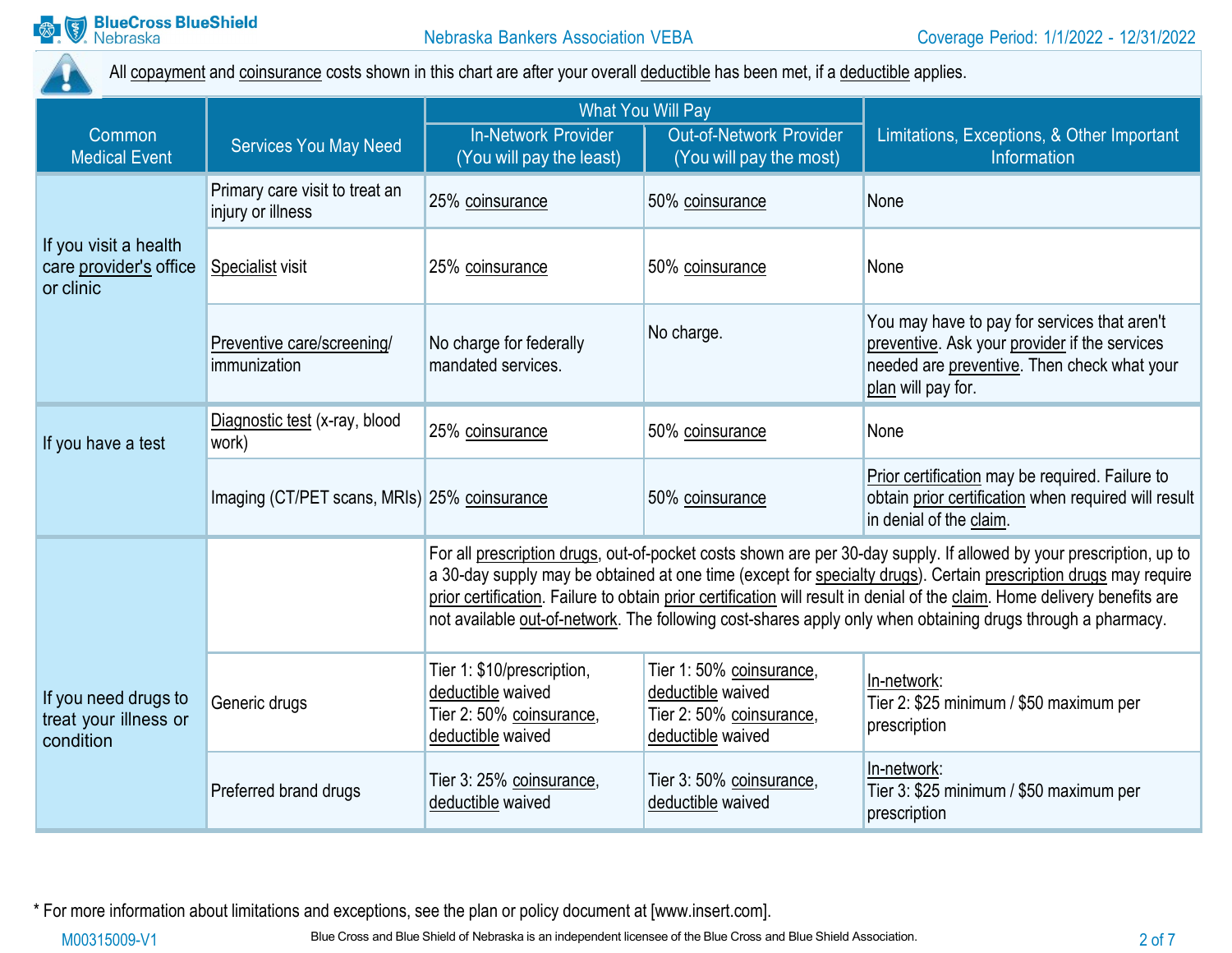| <b>Range BlueCross BlueShield</b><br><b>Nebraska Bankers Association VEBA</b>                   |                                                                          | Coverage Period: 1/1/2022 - 12/31/2022                 |                                                           |                                                                                                                                                                |
|-------------------------------------------------------------------------------------------------|--------------------------------------------------------------------------|--------------------------------------------------------|-----------------------------------------------------------|----------------------------------------------------------------------------------------------------------------------------------------------------------------|
|                                                                                                 |                                                                          |                                                        | What You Will Pay                                         |                                                                                                                                                                |
| Common<br><b>Medical Event</b>                                                                  | <b>Services You May Need</b>                                             | <b>In-Network Provider</b><br>(You will pay the least) | <b>Out-of-Network Provider</b><br>(You will pay the most) | Limitations, Exceptions, & Other Important<br>Information                                                                                                      |
| More information about<br>prescription drug<br>coverage is available at<br>www.nebraskablue.com | Non-preferred brand drugs                                                | Tier 4: 50% coinsurance,<br>deductible waived          | Tier 4: 50% coinsurance,<br>deductible waived             | In-network:<br>Tier 4: \$50 minimum / \$75 maximum per<br>prescription                                                                                         |
|                                                                                                 | Specialty drugs                                                          | Tier 5: 25% coinsurance,<br>deductible waived          | Tier 5: Not covered                                       | In-network:<br>Tier 5: \$100 minimum / \$150 maximum per<br>prescription<br>Retail and home delivery: 30-day supply<br>maximum. Designated pharmacy may apply. |
| surgery                                                                                         | If you have outpatient Facility fee (e.g., ambulatory<br>surgery center) | 25% coinsurance                                        | 50% coinsurance                                           | None                                                                                                                                                           |
|                                                                                                 | Physician/surgeon fees                                                   | 25% coinsurance                                        | 50% coinsurance                                           | None                                                                                                                                                           |
|                                                                                                 | <b>Emergency room care</b>                                               | 25% coinsurance                                        | Same cost shares as<br>In-network provider                | None                                                                                                                                                           |
| If you need immediate<br>medical attention                                                      | <b>Emergency medical</b><br>transportation                               | 25% coinsurance                                        | Same cost shares as<br>In-network provider                | Limitations may apply to air ambulance.                                                                                                                        |
|                                                                                                 | Urgent care                                                              | 25% coinsurance                                        | 50% coinsurance                                           | None                                                                                                                                                           |
| If you have a hospital<br>stay                                                                  | Facility fee (e.g., hospital<br>room)                                    | 25% coinsurance                                        | 50% coinsurance                                           | Prior certification required. Failure to obtain prior<br>certification will result in denial of the claim.                                                     |
|                                                                                                 | Physician/surgeon fee                                                    | 25% coinsurance                                        | 50% coinsurance                                           | None                                                                                                                                                           |
| If you need mental<br>health, behavioral<br>health, or substance<br>abuse services              | Outpatient services                                                      | 25% coinsurance                                        | 50% coinsurance                                           | None                                                                                                                                                           |
|                                                                                                 | Inpatient services                                                       | 25% coinsurance                                        | 50% coinsurance                                           | Prior certification required. Failure to obtain prior<br>certification will result in denial of the claim.                                                     |

\* For more information about limitations and exceptions, see the plan or policy document at [\[www.insert.com\]](http://www.insert.com/).

M00315009-V1 Blue Cross and Blue Shield of Nebraska is an independent licensee of the Blue Cross and Blue Shield Association.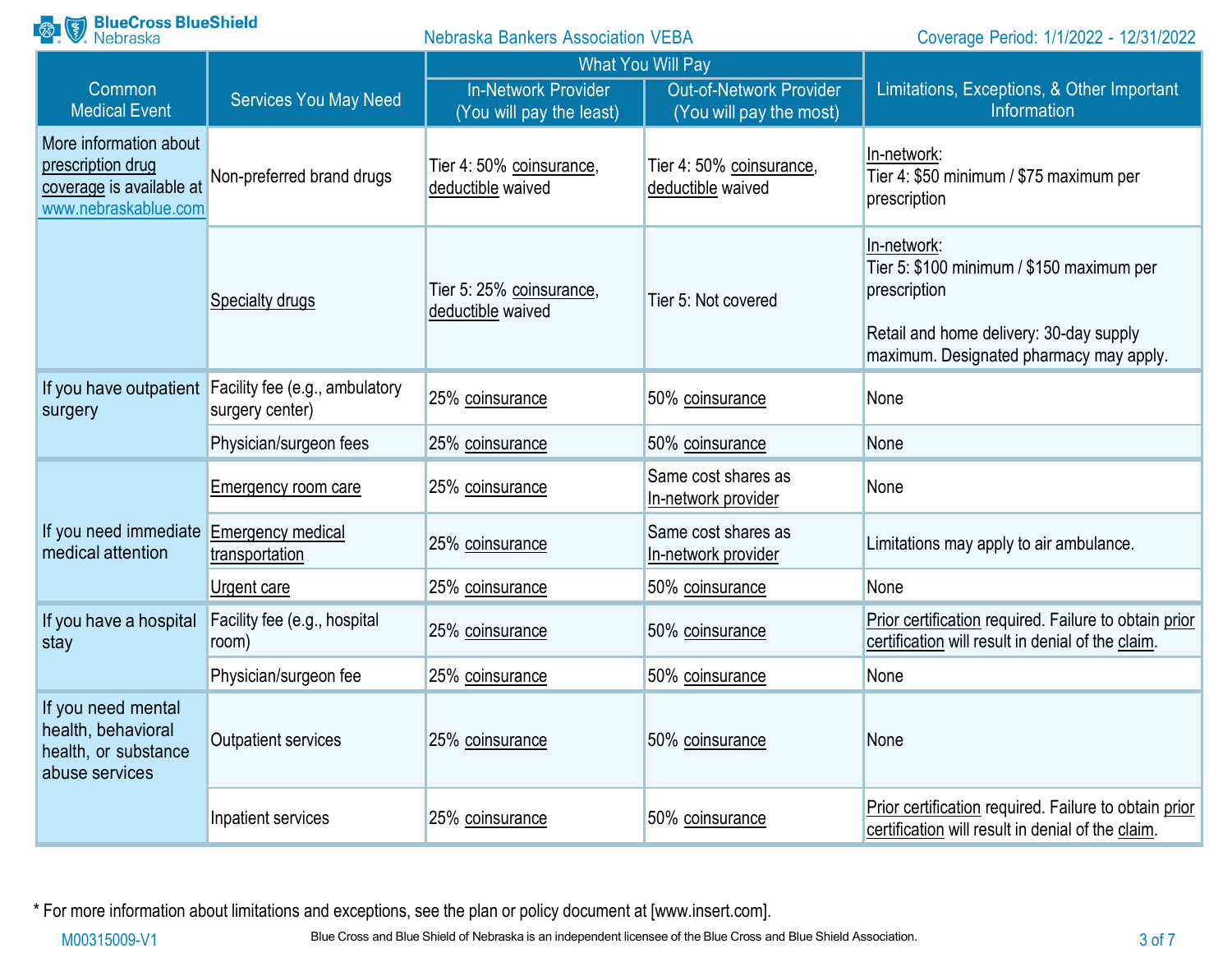| <b>BlueCross BlueShield</b><br>Nebraska<br>$\left(\frac{8}{3}\right)$   |                                              | <b>Nebraska Bankers Association VEBA</b>                                                                          |                                                                                                                   | Coverage Period: 1/1/2022 - 12/31/2022                                                                                                                                                                                                                                                                                                                                                                                                                                                                                                                                                          |
|-------------------------------------------------------------------------|----------------------------------------------|-------------------------------------------------------------------------------------------------------------------|-------------------------------------------------------------------------------------------------------------------|-------------------------------------------------------------------------------------------------------------------------------------------------------------------------------------------------------------------------------------------------------------------------------------------------------------------------------------------------------------------------------------------------------------------------------------------------------------------------------------------------------------------------------------------------------------------------------------------------|
|                                                                         |                                              | <b>What You Will Pay</b>                                                                                          |                                                                                                                   |                                                                                                                                                                                                                                                                                                                                                                                                                                                                                                                                                                                                 |
| Common<br><b>Medical Event</b>                                          | <b>Services You May Need</b>                 | <b>In-Network Provider</b><br>(You will pay the least)                                                            | <b>Out-of-Network Provider</b><br>(You will pay the most)                                                         | Limitations, Exceptions, & Other Important<br>Information                                                                                                                                                                                                                                                                                                                                                                                                                                                                                                                                       |
| If you are pregnant                                                     | Office visits                                | 25% coinsurance                                                                                                   | 50% coinsurance                                                                                                   | Cost sharing does not apply to certain<br>preventive services. Depending on the type of<br>services, deductible and coinsurance may apply.<br>Maternity care may include tests and services<br>described elsewhere in the SBC.                                                                                                                                                                                                                                                                                                                                                                  |
|                                                                         | Childbirth/delivery professional<br>services | 25% coinsurance                                                                                                   | 50% coinsurance                                                                                                   | See pregnancy office visits limit.                                                                                                                                                                                                                                                                                                                                                                                                                                                                                                                                                              |
|                                                                         | Childbirth/delivery facility<br>services     | 25% coinsurance                                                                                                   | 50% coinsurance                                                                                                   | See pregnancy office visits limit.                                                                                                                                                                                                                                                                                                                                                                                                                                                                                                                                                              |
| If you need help<br>recovering or have<br>other special health<br>needs | Home health care                             | 25% coinsurance                                                                                                   | 50% coinsurance                                                                                                   | Home health aide: 60 days per calendar year.<br>Skilled nursing in the home: Limited to 8 hours<br>per day. Prior certification required. Respiratory<br>care: 60 days per calendar year.                                                                                                                                                                                                                                                                                                                                                                                                       |
|                                                                         | <b>Rehabilitation services</b>               | Outpatient therapy:<br>25% coinsurance<br>Manipulations:<br>25% coinsurance<br>Other services:<br>25% coinsurance | Outpatient therapy:<br>50% coinsurance<br>Manipulations:<br>50% coinsurance<br>Other services:<br>50% coinsurance | Outpatient physical, occupational, speech,<br>physiotherapy: Combined 60 session limit per<br>calendar year.<br>Manipulations and adjustments: Combined 30<br>session limit per calendar year.<br>Outpatient cardiac rehabilitation: Combined 18<br>session limit per diagnosis.<br>Outpatient pulmonary rehabilitation: Combined<br>18 session limit per diagnosis for certain<br>diagnoses and criteria. Prior certification<br>required.<br>Inpatient physical rehabilitation: Prior certification<br>required. Failure to obtain prior certification will<br>result in denial of the claim. |
|                                                                         | <b>Habilitation services</b>                 | 25% coinsurance                                                                                                   | 50% coinsurance                                                                                                   | See the Rehabilitation services and If you have<br>a hospital stay sections. Educational services<br>are not covered.                                                                                                                                                                                                                                                                                                                                                                                                                                                                           |

\* For more information about limitations and exceptions, see the plan or policy document at [\[www.insert.com\]](http://www.insert.com/).

M00315009-V1 Blue Cross and Blue Shield of Nebraska is an independent licensee of the Blue Cross and Blue Shield Association. 4 of 7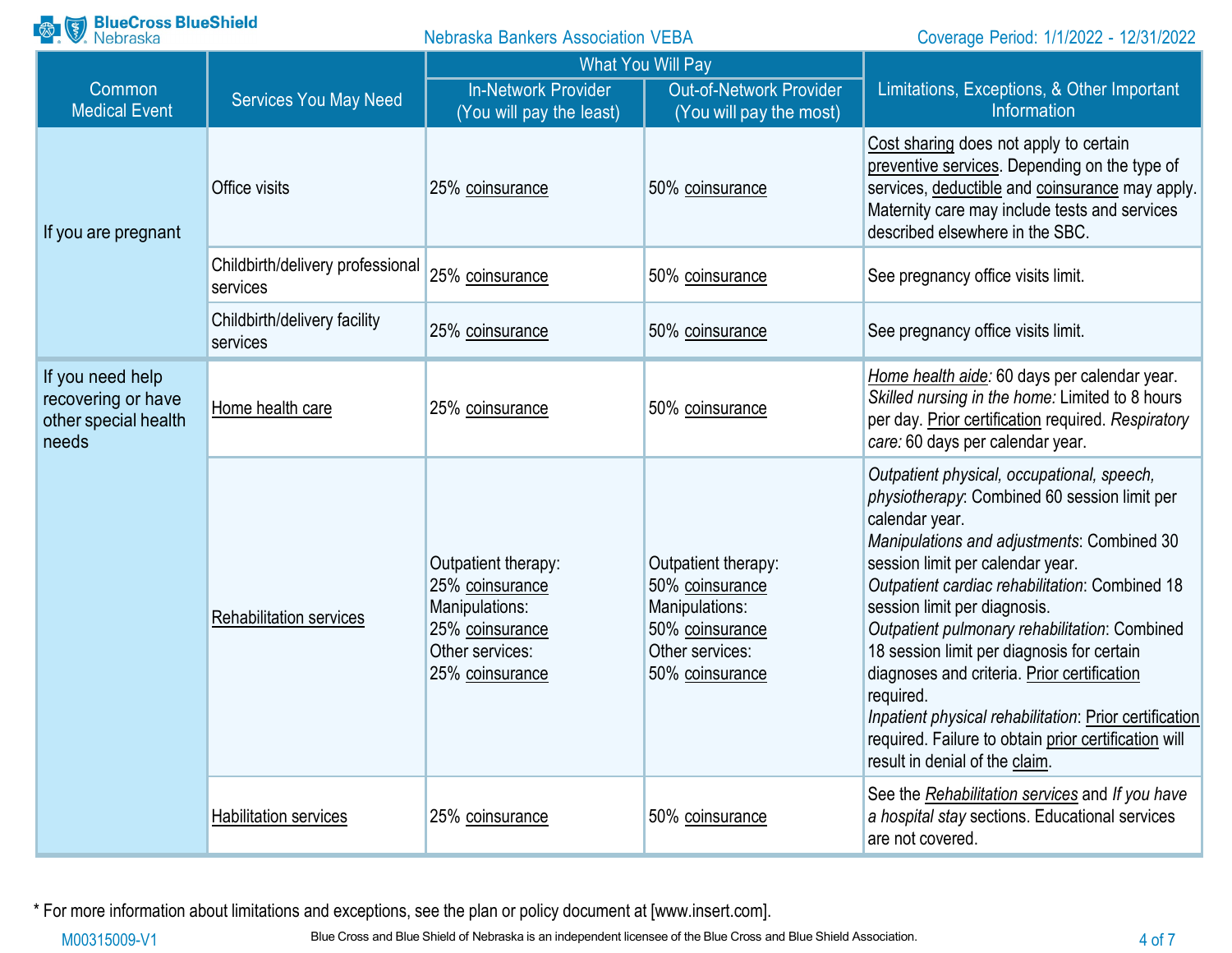| <b>BlueCross BlueShield</b><br>Nebraska                |                              | <b>Nebraska Bankers Association VEBA</b>                                     |                                                                              | Coverage Period: 1/1/2022 - 12/31/2022                                                                                                                                                                                         |
|--------------------------------------------------------|------------------------------|------------------------------------------------------------------------------|------------------------------------------------------------------------------|--------------------------------------------------------------------------------------------------------------------------------------------------------------------------------------------------------------------------------|
|                                                        |                              | <b>What You Will Pay</b>                                                     |                                                                              |                                                                                                                                                                                                                                |
| Common<br><b>Medical Event</b>                         | <b>Services You May Need</b> | <b>In-Network Provider</b><br>(You will pay the least)                       | <b>Out-of-Network Provider</b><br>(You will pay the most)                    | Limitations, Exceptions, & Other Important<br>Information                                                                                                                                                                      |
|                                                        | Skilled nursing care         | 25% coinsurance                                                              | 50% coinsurance                                                              | In the home: See the Home health care section.<br>Skilled nursing care: Limited to 60 days per<br>calendar year. Prior certification required. Failure<br>to obtain prior certification will result in denial of<br>the claim. |
|                                                        | Durable medical equipment    | 25% coinsurance                                                              | 50% coinsurance                                                              | Rental or purchase, whichever is least costly.<br>Prior certification may be required. Failure to<br>obtain prior certification when required will result<br>in denial of the claim.                                           |
|                                                        | Hospice services             | 25% coinsurance                                                              | 50% coinsurance                                                              | Prior certification required.                                                                                                                                                                                                  |
| If your child needs<br>dental or eye care              | Children's eye exam          | Not covered                                                                  | Not covered                                                                  | Visual acuity tests are covered under the<br>preventive services benefit.<br>No coverage for eye exams.                                                                                                                        |
|                                                        | Children's glasses           | Lenses:<br>Not covered<br>Frames:<br>Not covered<br>Contacts:<br>Not covered | Lenses:<br>Not covered<br>Frames:<br>Not covered<br>Contacts:<br>Not covered | No coverage for glasses.                                                                                                                                                                                                       |
|                                                        | Children's dental check-up   | Not covered                                                                  | Not covered                                                                  | No coverage for dental check-up.                                                                                                                                                                                               |
| <b>Excluded Services &amp; Other Covered Services:</b> |                              |                                                                              |                                                                              |                                                                                                                                                                                                                                |
|                                                        |                              |                                                                              |                                                                              | Carvices Your Plan Generally Does NOT Cover (Check your policy or plan document for more information and a list of any other excluded services)                                                                                |

|                        |                          | OCHINGS TUDI FIAH OCHCHAIN DUCS NOT CUVCH (CHCCK YOUL DUICY OF DIAH QUULICHE IOF HIUHAINIH AND A IISE OF ANY ONCE CAUDUCU SCHVICCS.) |
|------------------------|--------------------------|--------------------------------------------------------------------------------------------------------------------------------------|
| Acupuncture            | • Glasses (children)     | • Routine eye care (adults)                                                                                                          |
| Cosmetic surgery       | • Infertility treatment  | • Routine eye care (children)                                                                                                        |
| Dental care (adults)   | $\bullet$ Long-term care | • Routine foot care                                                                                                                  |
| Dental care (children) | • Private-duty nursing   | <b>Weight loss programs</b>                                                                                                          |

\* For more information about limitations and exceptions, see the plan or policy document at [\[www.insert.com\]](http://www.insert.com/).

M00315009-V1 Blue Cross and Blue Shield of Nebraska is an independent licensee of the Blue Cross and Blue Shield Association.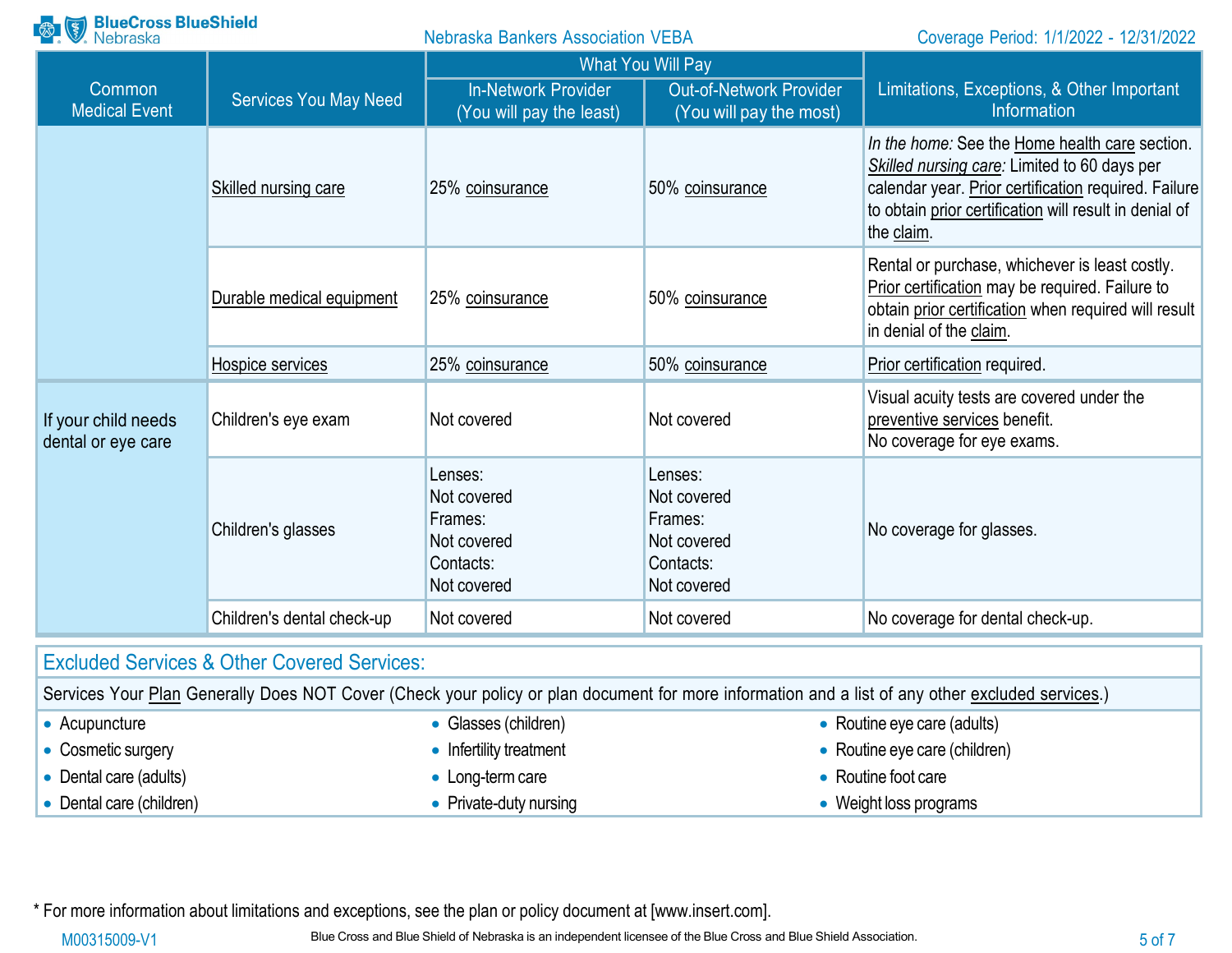| <b>BlueCross BlueShield</b><br>Nebraska | <b>Nebraska Bankers Association VEBA</b>                                                                                     | Coverage Period: 1/1/2022 - 12/31/2022             |
|-----------------------------------------|------------------------------------------------------------------------------------------------------------------------------|----------------------------------------------------|
|                                         | Other Covered Services (Limitations may apply to these services. This isn't a complete list. Please see your plan document.) |                                                    |
| • Bariatric surgery                     | • Hearing aids                                                                                                               | • Non-emergency care when traveling outside the US |
| • Chiropractic care                     |                                                                                                                              |                                                    |
|                                         |                                                                                                                              |                                                    |

Your Rights to Continue Coverage: There are agencies that can help if you want to continue your coverage after it ends. The contact information for those agencies is: For group health coverage subject to ERISA, the Department of Labor's Employee Benefits Security Administration at 1-866-444-EBSA (3272) or [www.dol.gov/ebsa/healthreform; f](http://www.dol.gov/ebsa/healthreform%3B)or non-federal governmental group health plans, the Department of Health and Human Services, Center for Consumer Information and Insurance Oversight, at 1-877-267-2323 x61565 or www.cciio.cms.gov; or your employer's human resources department. Other coverage options may be available to vou too, including buying individual insurance coverage through the Health Insurance Marketplace. For more information about the Marketplace, visit [www.HealthCare.gov](http://www.healthcare.gov/) or call 1-800-318-2596.

Your Grievance and Appeals Rights: There are agencies that can help if you have a complaint against your plan for a denial of a claim. This complaint is called a grievance or appeal. For more information about your rights, look at the explanation of benefits you will receive for that medical claim. Your plan documents also provide complete information to submit a claim, appeal, or a grievance for any reason to your plan. For more information about your rights, this notice, or assistance, contact: Blue Cross and Blue Shield of Nebraska at 1-844-201-0763 or visit [www.NebraskaBlue.com, t](http://www.nebraskablue.com/)he Nebraska Department of Insurance at 1-877-564-7323 or [www.doi.ne.gov, f](http://www.doi.ne.gov/)or group health coverage subject to ERISA, the Department of Labor's Employee Benefits Security Administration at 1-866-444-EBSA (3272) or [www.dol.gov/ebsa/healthreform,](http://www.dol.gov/ebsa/healthreform) your employer's human resources or employee benefits department.

#### Does this plan provide Minimum Essential Coverage? Yes.

Minimum Essential Coverage generally includes plans, health insurance available through the Marketplace or other individual market policies, Medicare, Medicaid, CHIP, TRICARE, and certain other coverage. If you are eligible for certain types of Minimum Essential Coverage, you may not be eligible for the premium tax credit.

## Does this plan meet the Minimum Value Standards? Yes.

If your plan doesn't meet the Minimum Value Standards, you may be eligible for a premium tax credit to help you pay for a plan through the Marketplace.

## Language Access Services:

Para obtener asistencia en Español, llame al 1-844-201-0763.

Kung kailangan ninyo ang tulong sa Tagalog tumawag sa 1-844-201-0763.

如果需要中文的帮助, 请拨打这个号码1-844-201-0763.

Dinek'ehgo shika at'ohwol ninisingo, kwiijigo holne' 1-844-201-0763.

- To see examples of how this plan might cover costs for a sample medical situation, see the next page. -----

\* For more information about limitations and exceptions, see the plan or policy document at [\[www.insert.com\]](http://www.insert.com/).

M00315009-V1 Blue Cross and Blue Shield of Nebraska is an independent licensee of the Blue Cross and Blue Shield Association.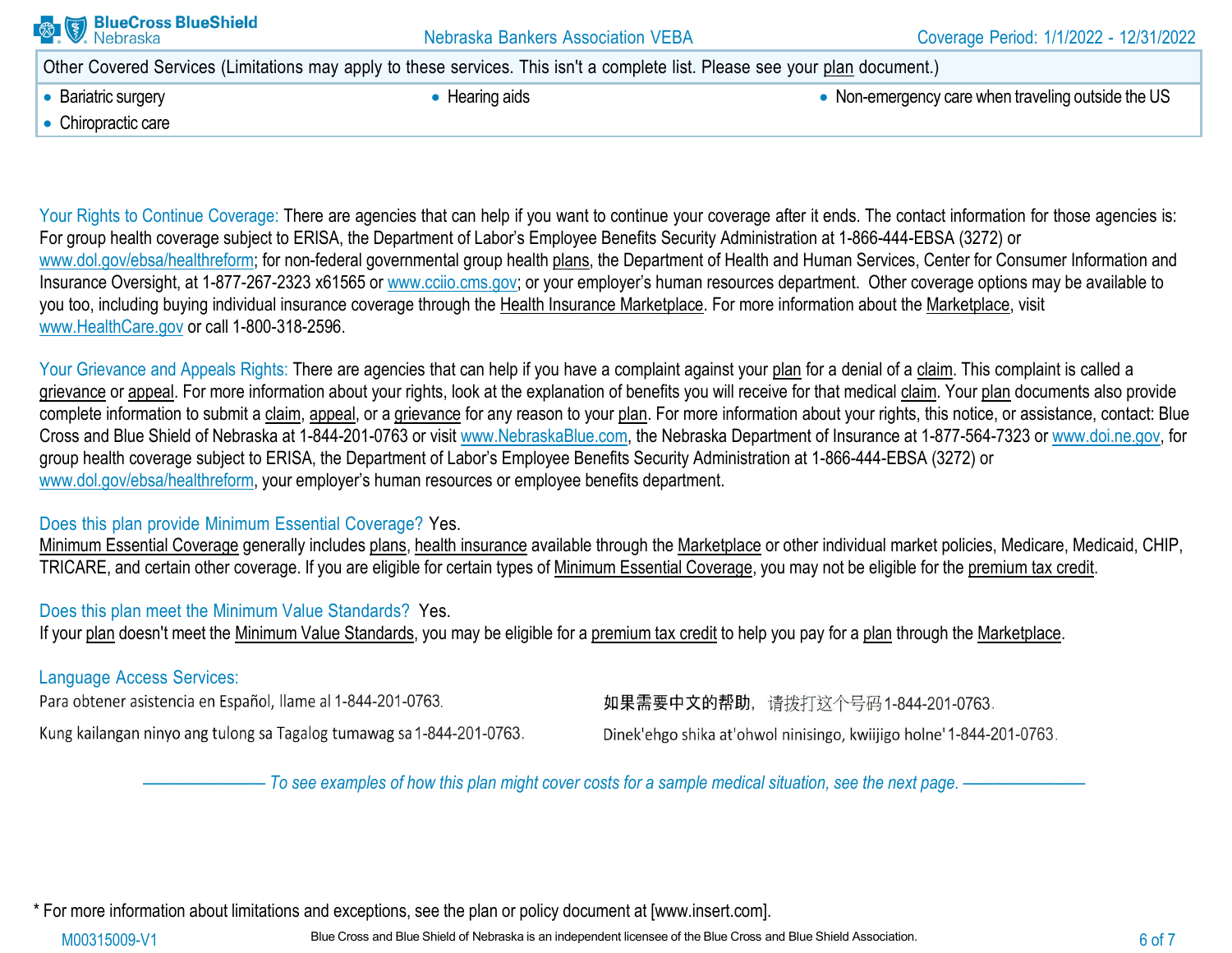

This is not a cost estimator. Treatments shown are just examples of how this plan might cover medical care. Your actual costs will be different depending on the actual care you receive, the prices your providers charge, and many other factors. Focus on the cost sharing amounts (deductibles, copayments and coinsurance) and excluded services under the plan. Use this information to compare the portion of costs you might pay under different health plans. Please note these coverage examples are based on self-only coverage.

# Peg is Having a Baby

(9 months of in-network pre-natal care and a hospital delivery)

| $\blacksquare$ The plan's overall deductible   | \$4,000    |
|------------------------------------------------|------------|
| Specialist coinsurance                         | <b>25%</b> |
| Hospital (facility) coinsurance<br><b>Tale</b> | 25%        |
| <b>Other coinsurance</b>                       | 25%        |

This EXAMPLE event includes services like: Specialist office visits (*prenatal care)* Childbirth/Delivery Professional Services Childbirth/Delivery Facility Services Diagnostic tests (*ultrasounds and blood work)* Specialist visit *(anesthesia)*

| Total Example Cost | \$12,700 |
|--------------------|----------|
|--------------------|----------|

In this example, Peg would pay:

| <b>Cost Sharing</b>        |         |  |  |
|----------------------------|---------|--|--|
| Deductibles                | \$4,000 |  |  |
| Copayments                 | \$0     |  |  |
| Coinsurance                | \$2,000 |  |  |
| What isn't covered         |         |  |  |
| Limits or exclusions       | \$60    |  |  |
| The total Peg would pay is | \$6.060 |  |  |

| Managing Joe's type 2 Diabetes          |
|-----------------------------------------|
| (a year of routine in-network care of a |
| well-controlled condition)              |
|                                         |

| $\blacksquare$ The plan's overall deductible | \$4,000 |
|----------------------------------------------|---------|
| Specialist coinsurance                       | 25%     |
| Hospital (facility) coinsurance              | 25%     |
| <b>C</b> Other coinsurance                   | 25%     |

This EXAMPLE event includes services like: Primary care physician office visits (*including disease education)* Diagnostic tests *(blood work)* Prescription drugs Durable medical equipment *(glucose meter)*

| <b>Total Example Cost</b> | \$5,600 |
|---------------------------|---------|

## In this example, Joe would pay:

| <b>Cost Sharing</b>        |         |  |  |  |
|----------------------------|---------|--|--|--|
| Deductibles                | \$1,100 |  |  |  |
| Copayments                 | \$100   |  |  |  |
| Coinsurance                | \$600   |  |  |  |
| What isn't covered         |         |  |  |  |
| Limits or exclusions       | \$70    |  |  |  |
| The total Joe would pay is | \$1,870 |  |  |  |

### Mia's Simple Fracture (in-network emergency room visit and follow up care)

| $\blacksquare$ The plan's overall deductible | \$4,000    |
|----------------------------------------------|------------|
| Specialist coinsurance                       | 25%        |
| Hospital (facility) coinsurance              | <b>25%</b> |
| <b>C</b> Other coinsurance                   | <b>25%</b> |

This EXAMPLE event includes services like: Emergency room care *(including medical supplies)* Diagnostic test *(x-ray)* Durable medical equipment *(crutches)* Rehabilitation services *(physical therapy)*

| Total Example Cost | \$2,800 |
|--------------------|---------|
|                    |         |

In this example, Mia would pay:

| <b>Cost Sharing</b>        |         |
|----------------------------|---------|
| Deductibles                | \$2,800 |
| Copayments                 | \$10    |
| Coinsurance                | \$0     |
| What isn't covered         |         |
| Limits or exclusions       |         |
| The total Mia would pay is | \$2.810 |

The plan would be responsible for the other costs of the EXAMPLE covered services.